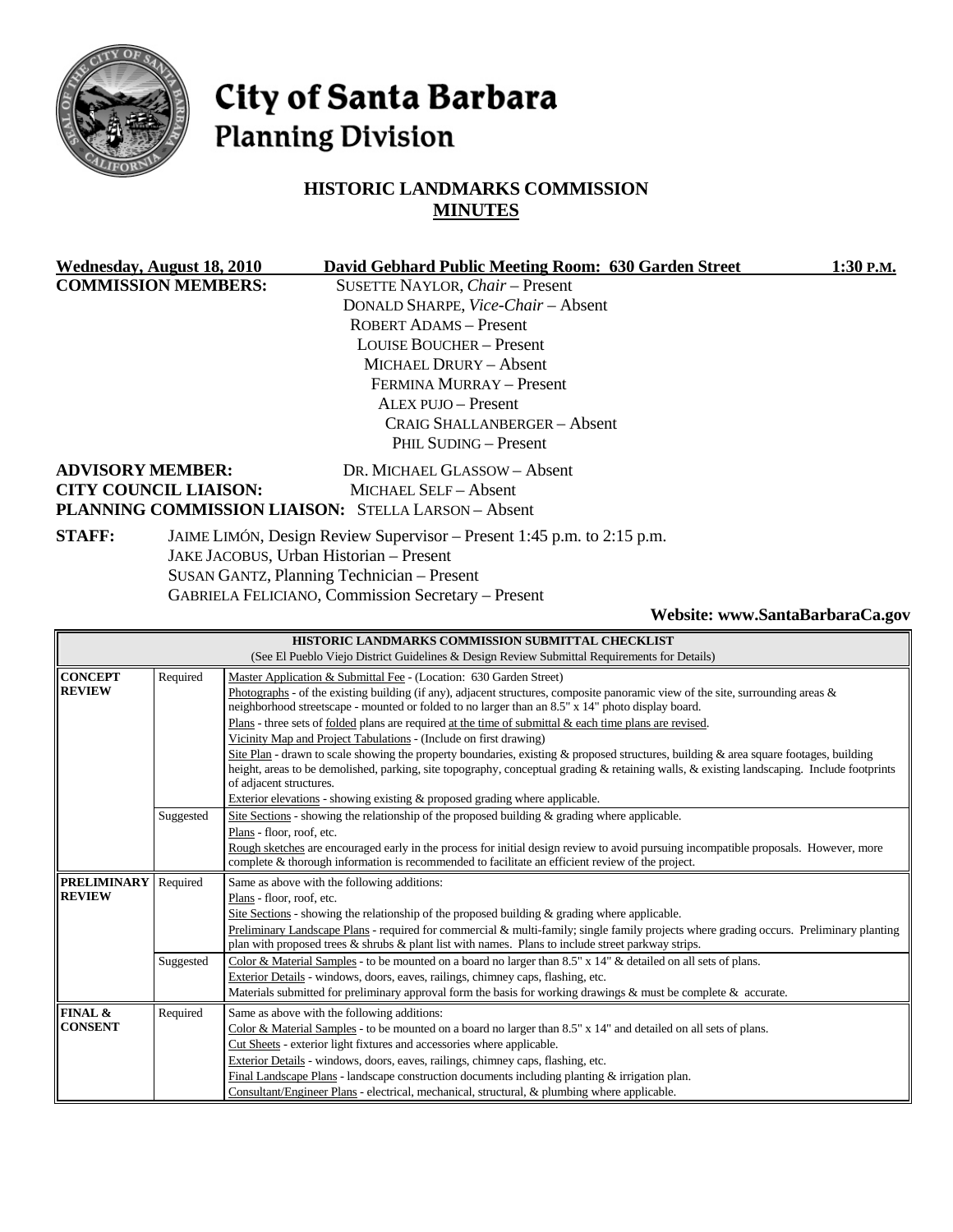### **PLEASE BE ADVISED**

- \*\* All approvals made by the Historic Landmarks Commission (HLC) are based on compliance with Municipal Code Chapter 22.22 and with adopted HLC guidelines. Some agenda items received a mailed notice and were subject to a public hearing.
- \*\* The approximate time the project would be reviewed was listed to the left of each item on the agenda; and now the actual time is shown. It was suggested that applicants arrive 15 minutes early. The agenda schedule was subject to change as cancellations occurred. Staff would have notified applicants of time changes.
- \*\* The applicant's presence was required. If an applicant was not present, the item would be postponed indefinitely. If an applicant cancelled or postponed an item without providing advance notice, the item would be postponed indefinitely and would not be placed on the following HLC agenda. In order to reschedule the item for review, the applicant must fill out and file a Supplemental Application Form at 630 Garden Street (Community Development Department) and submit appropriate plans.
- \*\* The Commission may grant an approval for any project scheduled on the agenda if sufficient information has been provided and no other discretionary review is required. Substitution of plans is not allowed, if revised plans differing from the submittal sets were brought to the meeting, motions for preliminary or final approval would be contingent upon staff review for code compliance.
- \*\* Concept review comments are valid for one year. A Preliminary approval is valid for one year from the date of the approval unless a time extension has been granted. A Final approval is valid for two years from the date of final action unless a time extension has been granted or a Building Permit has been issued.
- \*\* The Commission may refer items to the Consent Calendar for Preliminary and Final Historic Landmarks Commission approval.
- **\*\* Decisions of the HLC may be appealed to the City Council. For further information on appeals, contact the Planning Division Staff or the City Clerk's office. Appeals must be in writing and must be filed with the City Clerk at City Hall within ten (10) calendar days of the meeting at which the Commission took action or rendered its decision.**
- \*\* **AMERICANS WITH DISABILITIES ACT:** In compliance with the Americans with Disabilities Act, if you need special assistance to gain access to, comment at, or participate in these meetings, please contact the Planning Division at 805-564-5470. If possible, notification at least 48 hours prior to the meeting will enable the City to make reasonable arrangements in most cases.
- **\*\* AGENDAS, MINUTES and REPORTS:** Copies of all documents relating to agenda items are available for review at 630 Garden St. and agendas and minutes are posted online at www.SantaBarbaraCa.gov/hlc. **Materials related to an item on this agenda submitted to the HLC after distribution of the agenda packet are available for public inspection in the Community Development Department located at 630 Garden St., during normal business hours.** If you have any questions or wish to review the plans, please contact Susan Gantz, at (805) 564- 5470 between the hours of 8:30 a.m. to 4:00 p.m., Monday through Thursday, and every other Friday. Please check our website under City Calendar to verify closure dates.

### **LICENSING ADVISORY:**

The Business and Professions Code of the State of California and the Municipal Code of the City of Santa Barbara restrict preparation of plans for certain project types to licensed professionals. Applicants are encouraged to consult with Building and Safety Staff or Planning Staff to verify requirements for their specific projects.

Unlicensed persons are limited to the preparation of plans for:

- $\triangleright$  Single or multiple family dwellings not to exceed four (4) units per lot, of wood frame construction, and not more than two stories and basement in height;
- ¾ Non-structural changes to storefronts; and,
- ¾ Landscaping for single-family dwellings, or projects consisting solely of landscaping of not more than 5,000 square feet.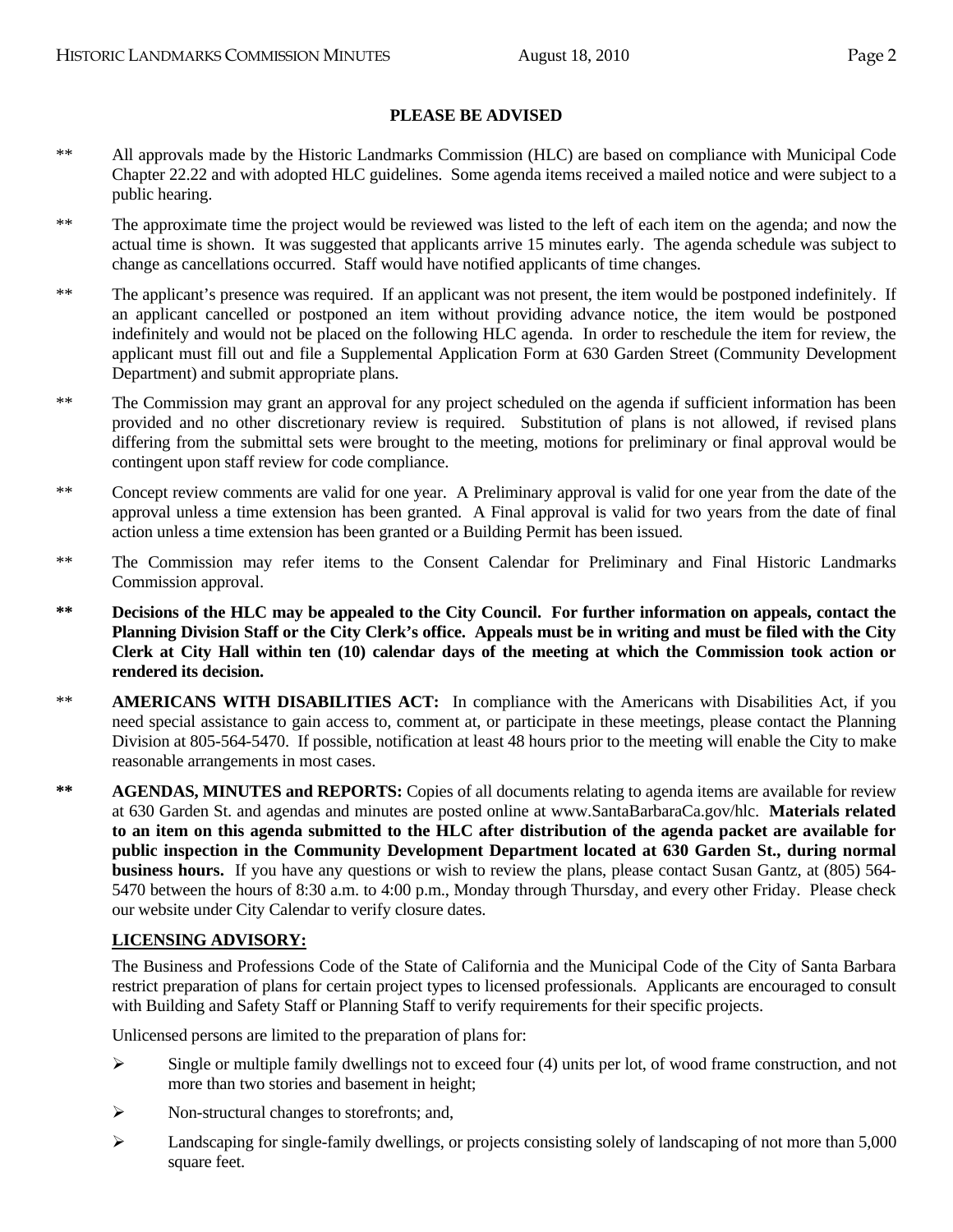# **NOTICE:**

- A. That on Friday, August 13, 2010, at 4:00 P.M., this Agenda was duly posted on the indoor and outdoor bulletin boards at the Community Development Department, 630 Garden Street, and online at www.SantaBarbaraCa.gov/hlc.
- B. This regular meeting of the Historic Landmarks Commission was broadcast live on TV Channel 18 and rebroadcast in its entirety on Friday at 1:00 P.M. A live broadcast could also be seen via personal computer by going to www.santabarbaraca.gov/Government/Video and then clicking City TV-18 *Live Broadcast*. An archived video copy of this meeting is viewable on computers with high speed internet access by going to www.santabarbaraca.gov/hlc and then clicking *Online Meetings*.

### **GENERAL BUSINESS (1:33):**

A. Public Comment:

No public comment.

B. Approval of the minutes of the Historic Landmarks Commission meeting of August 4, 2010.

**Motion: Approval of the minutes of the Historic Landmarks Commission meeting of August 4, 2010, with corrections.** 

- Action: Boucher/Suding, 5/0/1. (Murray abstained. Drury/Shallanberger/Sharpe absent.) Motion carried.
- C. Listing of approved Conforming Signs: August 3, August 10, and August 17, 2010.
	- 1. 418 State Street India house (SGN2010-00031): Final approval with conditions.
	- 2. 17 W. Haley Street Holiday Inn Express (SGN2010-00050): Final approval with a condition.
	- 3. 135 E. De La Guerra Street Blue Lotus (SGN2010-00102): Final approval as submitted.

The Conforming Signs were reviewed by Natalie Cope.

D. Consent Calendars.

| <b>Motion:</b> | Ratify the Sign Committee Consent Calendar as reviewed by Louise Boucher and<br><b>Natalie Cope.</b>                                                                                            |  |
|----------------|-------------------------------------------------------------------------------------------------------------------------------------------------------------------------------------------------|--|
| Action:        | Pujo/Suding, 6/0/0. (Drury/Shallanberger/Sharpe absent.) Motion carried.                                                                                                                        |  |
| <b>Motion:</b> | Ratify the HLC Consent Calendar as reviewed by Chair Naylor; with the exception<br>of Items A and B, which were also reviewed by Philip Suding; and Item F, which<br>was reviewed by Alex Pujo. |  |
| Action:        | Boucher/Adams, 6/0/0. (Drury/Shallanberger/Sharpe absent.) Motion carried.                                                                                                                      |  |

- E. Announcements, requests by applicants for continuances and withdrawals, future agenda items, and appeals.
	- 1. Ms. Gantz announced that Commissioners Drury, Shallanberger and Sharpe would be absent from the meeting.
	- 2. Commissioner Adams reported that he and Commissioner Drury attended the Planning Commission meeting on August 12 to represent the HLC with respect to the 34 W. Victoria Street project (formerly the Vons grocery store).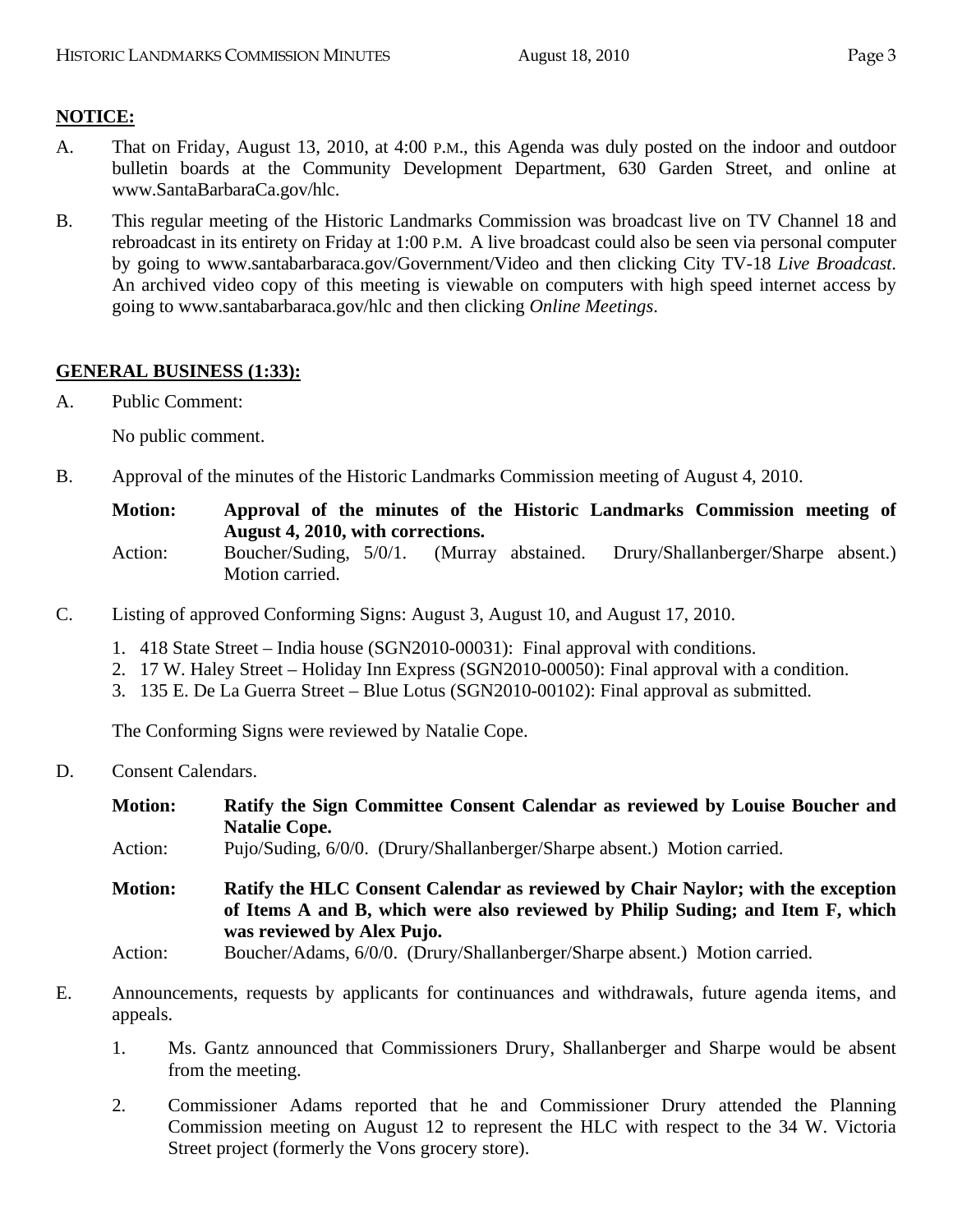F. Subcommittee Reports.

Mr. Jacobus reported that he and Commissioner Murray met in the morning for the *HLC Designations Subcommittee* to discuss the Lower Riviera Survey report prepared by Post/Hazeltine Associates. Staff is in process of reviewing the report.

Commissioner Suding reported that the *El Encanto Hotel Subcommittee* met on August 18 with respect to the Mission Village portion of the project.

# **CONCEPT REVIEW – NEW: PUBLIC HEARING**

### 1. **700 BLK ANACAPA ST**

(1:47) Assessor's Parcel Number: ROW-001-705 Application Number: MST2010-00207 Owner: City of Santa Barbara Applicant: NextG Networks of California Contractor: HP Communications, Inc.

(Installation of a 24" microcell antenna on top of an existing City streetlight pole located in the public right-of-way at the northeast corner of Anacapa and Ortega Streets. Associated equipment will be located in an underground vault adjacent to the pole. An alternate proposal would place a new streetlight pole with 24" microcell antenna and associated equipment located in an above-grade cabinet in the public right-of-way at the southeast corner of the intersection of Anacapa and Ortega Streets.)

### **(No action will be taken. Comments requested to the Community Development Director with regard to potential visual impacts.)**

Present: Sharon James, Director of Government Affairs Heidi Payne, Project Manager

Public comment opened at 1:56 p.m.

Kellam de Forest, local resident, commented on the Commission's prior idea of replacing the modern cobra light bulbs from El Pueblo Viejo Landmark District.

Public comment closed at 1:57 p.m.

Straw vote: How many Commissioners would agree that the pole should be changed to the decorative light standard that is acceptable in El Pueblo Viejo Landmark District? 6/0 (Murray felt that the proposed antenna color is in line with the current marbelite design of the pole).

Applicant responded to Commission questions regarding methods for screening antennas and underground equipment.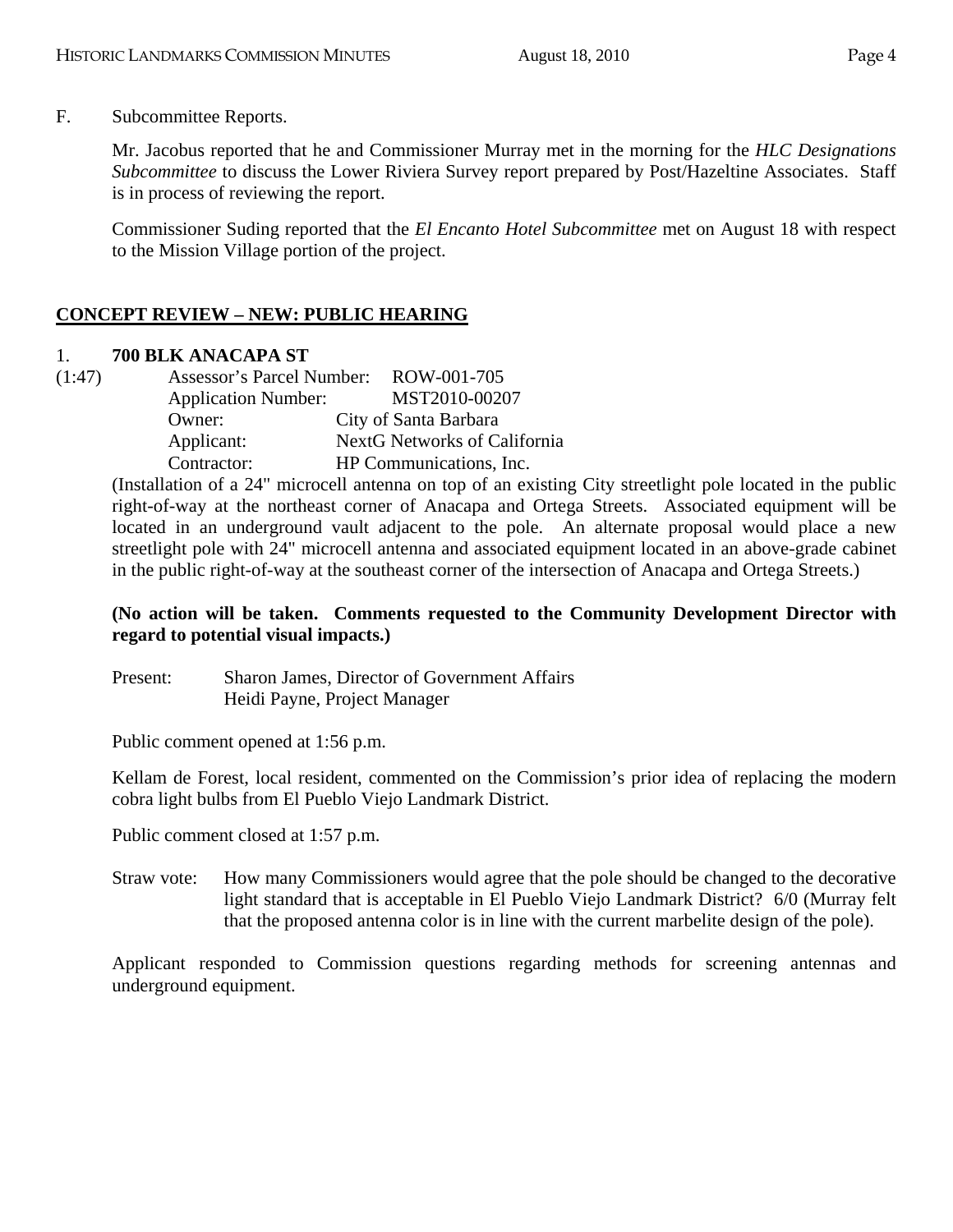### **Commission comments:**

- **1.** The scheme that is proposed to be placed on the existing pole at the northeast corner of Ortega and Anacapa Streets is the most viable (Scheme A).
- **2.** Provide a photo simulation to see if changing the existing pole to the recommended for El Pueblo Viejo Landmark District would be compatible with the proposed antenna.
- **3.** The utility vault should be moved so that it does not allow a partial piece of lawn to remain.
- **4.** The proposed antenna should match the pole's color as much as possible in a slightly darker shade of grey.
- **5.** The utility vault color should match the color of the adjacent sidewalk.

(Drury/Shallanberger/Sharpe absent.)

# **HISTORIC PROPERTIES CLEARANCE REPORT**

### 2. **900 BLK E CABRILLO BLVD**

| (2:14) | Assessor's Parcel Number:  | ROW-002-841                                       |
|--------|----------------------------|---------------------------------------------------|
|        | <b>Application Number:</b> | MST2010-00226                                     |
|        | $O$ wner:                  | City of Santa Barbara                             |
|        | Applicant:                 | Redevelopment Agency of the City of Santa Barbara |

(Proposal for the East Beach Cabrillo Boulevard Sidewalk Replacement project to remove and replace approximately 1,120 linear feet of existing sidewalk located on the beach side of E. Cabrillo Blvd. between Milpas St. and Niños Dr. There will be no changes to the existing sidewalk footprint. An empty landscape bed adjoining the street side of the sidewalk and extending eastward approximately 290 linear feet from the intersection of Milpas Street and E. Cabrillo Blvd. will be replaced with permeable paving. Additional improvements including benches and trash/recycling cans are proposed. Coastal review is required.)

**(Review of state mandated Historic Properties Clearance Report assessing potential impacts on the East Cabrillo Boulevard Parkway State Historic District. The report as prepared by Post/Hazeltine Associates concludes that the proposed work conforms to the Secretary of the Interior's Standards and will not negatively impact the State Historic District.)** 

Present: Dr. Pamela Post and Timothy Hazeltine, Historical Consultants Marck Aguilar, City Redevelopment Supervisor

Public comment opened at 2:17 p.m.

Kellam de Forest, local resident, commented on recommendations made previously by the Commission that could be included in the report.

Public comment closed at 2:18 p.m.

| <b>First</b>   |                                                                                     |
|----------------|-------------------------------------------------------------------------------------|
| <b>Motion:</b> | To accept the report as presented.                                                  |
| Action:        | Murray/Pujo, 6/0/0. (Drury/Shallanberger/Sharpe absent.) Motion carried.            |
| <b>Second</b>  |                                                                                     |
| <b>Motion:</b> | The Commission directs Staff to begin the process of designating the site as a City |
|                | Landmark.                                                                           |
| Action:        | Murray/Boucher, 6/0/0. (Drury/Shallanberger/Sharpe absent.) Motion carried.         |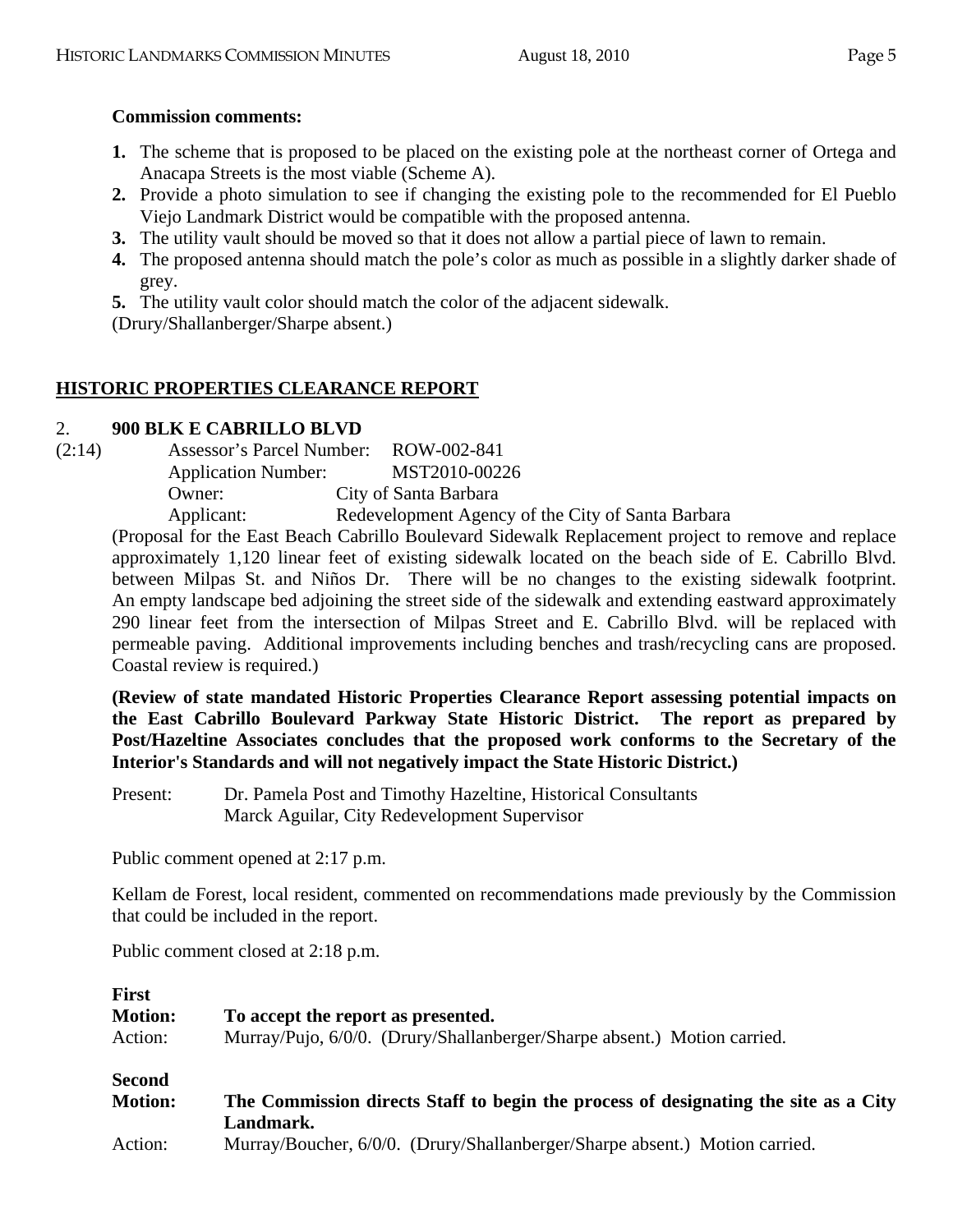## **CONCEPT REVIEW – NEW: PUBLIC HEARING**

### 3. **900 BLK E CABRILLO BLVD**

(2:32) Assessor's Parcel Number: ROW-002-841 Application Number: MST2010-00226 Owner: City of Santa Barbara Applicant: Redevelopment Agency of the City of Santa Barbara

(Proposal for the East Beach Cabrillo Boulevard Sidewalk Replacement project to remove and replace approximately 1,120 linear feet of existing sidewalk located on the beach side of E. Cabrillo Blvd. between Milpas St. and Niños Dr. There will be no changes to the existing sidewalk footprint. An empty landscape bed adjoining the street side of the sidewalk and extending eastward approximately 290 linear feet from the intersection of Milpas Street and E. Cabrillo Blvd. will be replaced with permeable paving. Additional improvements including benches and trash/recycling cans are proposed. Coastal review is required.)

### **(Project requires Environmental Assessment and Coastal Review.)**

Present: Marck Aguilar, City Redevelopment Supervisor Peggy Burbank, Redevelopment Specialist Tom Conti, City Project Engineer

Public comment opened at 2:36 p.m.

Kellam de Forest, local resident, commented on the use of plant material instead of paving.

Public comment closed at 2:36 p.m.

### **Motion: Continued two weeks with the following comments:**

- **1.** Install plantings instead of brick in the parkways.
- **2.** Proposed planting should be a continuation of successful planting in Phase I possibly simplified
- **3.** Grade soil in lieu of installing new curb.

Action: Suding/Boucher, 6/0/0. (Drury/Shallanberger/Sharpe absent.) Motion carried.

### **\*\* THE COMMISSION RECESSED FROM 2:45 P.M. TO 2:58 P.M. \*\***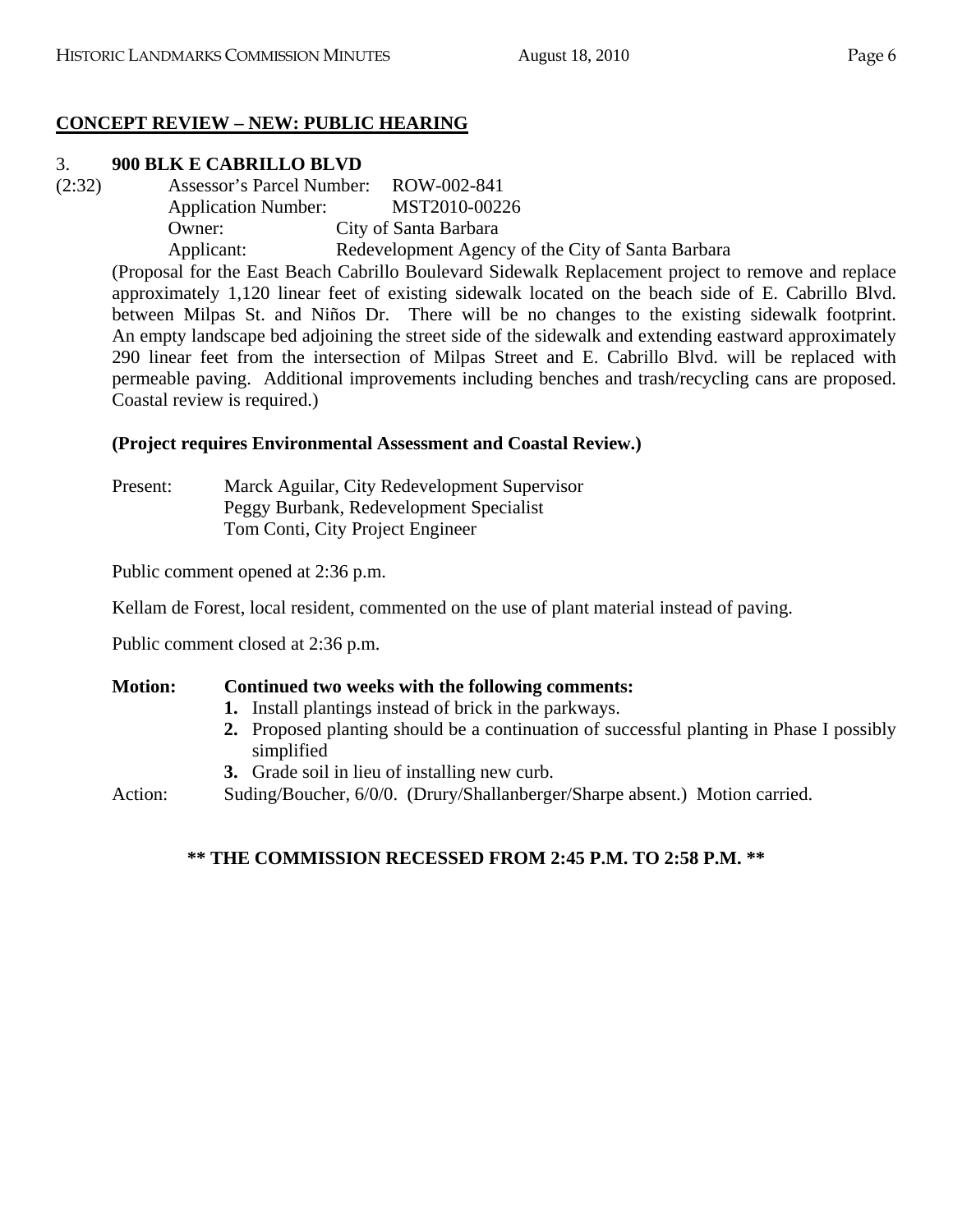### **PRELIMINARY REVIEW**

#### 4. **1900 LASUEN RD** R-2/4.0/R-H Zone

| (2:58) | Assessor's Parcel Number: 019-170-022 |                                                  |
|--------|---------------------------------------|--------------------------------------------------|
|        | <b>Application Number:</b>            | MST2007-00140                                    |
|        | Owner:                                | <b>Orient Express Hotels</b>                     |
|        | Applicant:                            | El Encanto, Inc.                                 |
|        | Agent:                                | Suzanne Elledge Planning & Permitting Services   |
|        | Architect:                            | Gensler                                          |
|        | Architect:                            | Henry Lenny                                      |
|        | <b>Business Name:</b>                 | El Encanto Hotel                                 |
|        |                                       | Landscape Architect: Katie O'Reilly-Rogers, Inc. |
|        |                                       |                                                  |

(The project site has been designated a **Structure of Merit**. The proposed project is a **Revised Master Plan** for the El Encanto Hotel consisting of the following components: 1) three, one-story cottages (#37, 38 & 39) containing operations/back of house facilities above an underground, 42-space, valet parking garage in the northwest corner. Components of the utility distribution facility would be located in cottage 39, in the underground parking garage, and underneath cottage 29; **2) Mission Village, consisting of 6 new cottages with an underground valet parking garage below in the northeast corner;** 3) new Cottages 27 and 28, which were previously approved and then eliminated; 4) a swimming pool with a fitness center below; 5) realignment of the sandstone wall at the main driveway entrance on Alvarado Place; and 6) a new trash enclosure, screening gate, retaining walls and landscaping at the service area adjacent to the Main Building.)

### **(Preliminary Approval of Mission Village is requested. Project requires compliance with Planning Commission Resolution No. 004-09.)**

| Present: | Casey Nagel, Architect                   |
|----------|------------------------------------------|
|          | Courtney Miller, Landscape Architect     |
|          | Kathleen Kennedy, City Associate Planner |

Public comment opened at 3:56 p.m.

Trevor Martinson, local architect, commented on previous draft minutes and changes he would like made.

Kellam de Forest, local resident, commented on the wall fountain, small pool fountain in center of open lawn area, and stonework pattern of Building 34B.

Public comment closed at 4:04 p.m.

### **Motion: Preliminary Approval and continued indefinitely with the following comment and conditions:**

- **1.** Details must be provided on the plans in order to receive final approval.
- **2. Site:** 
	- **a)** The layout of the pathway at the open space of Mission Village is much improved.
	- **b)** Restudy the geometry of the wall north of Cottages 32 and 33.
	- **c)** Keeping a significant length of the retaining wall at a four foot height is appreciated.
	- **d)** The driveway leading into the underground garage is headed in the right direction.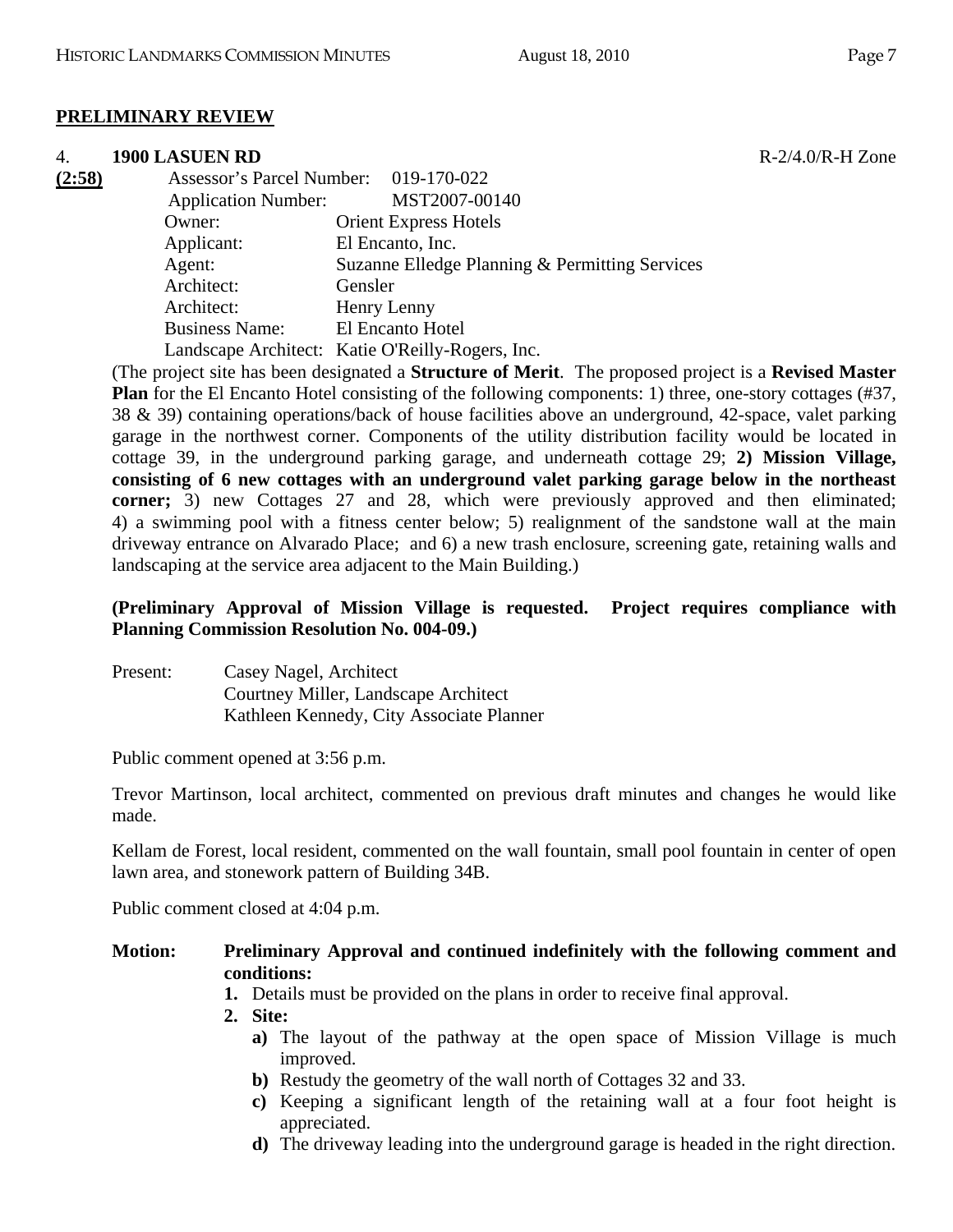# **3. Building 30:**

- **a)** The building design is heading in the right direction.
- **b)** The Commission understands the applicant's explanation with respect to lowering the plate height.
- **c)** Under the balcony a smaller scroll support should be explored.
- **d)** Express how the shed over the entry will be supported.

# **4. Building 31:**

- **a)** The elevations are beginning to look acceptable.
- **b)** There is concern with respect to the somewhat excessive interplay of roofs on the west elevation.
- **c)** Under the balcony a smaller scroll support should be explored.
- **d)** Study light fixture locations.
- **5. Building 32:** 
	- **a)** The elevations are acceptable.
	- **b)** The conformity of the two balconies into a Monterrey style balcony is appreciated.
	- **c)** Simplify the roofs so that they both shed.
	- **d)** Restudy the shoulders of the chimney at the second story of the west elevation.
	- **e)** Explore a more enhanced entry at the south elevation.
	- **f)** Study light fixture locations in the context of entries and doors.
	- **g)** Continue studying locations of downspouts.

# **6. Building 33:**

- **a)** The south elevation requires major study because of the building's prominence and the fact that there are two entries on a fairly flat façade.
- **b)** Restudy the angle of the chimneys.
- **c)** Study other ways to incorporate the wall fountain into the building. The Commission would entertain the idea of a diminutive fountain in the open space of the lawn area.

# **7. Building 34A:**

- **a)** The elevations are acceptable.
- **b)** Study the chimney at its termination at the south elevation.

# **8. Building 34B:**

- **a)** The elevations are acceptable.
- **b)** Study the scallop dimension. A slight enlargement may work better.

Action: Pujo/Adams, 5/0/1. (Murray abstained. Drury/Shallanberger/Sharpe absent.) Motion carried.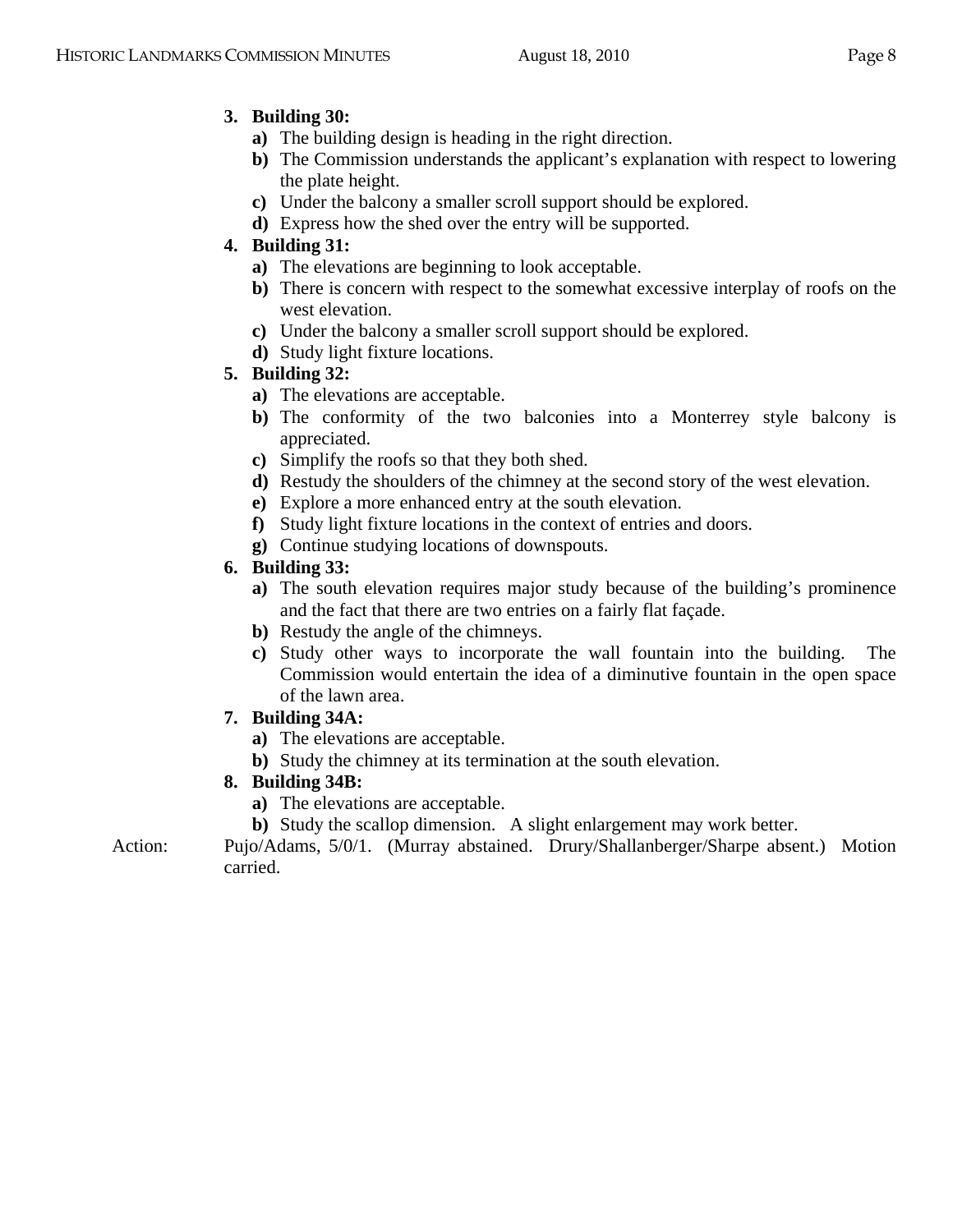# **SIGN COMMITTEE CONSENT CALENDAR**

# **NEW ITEM**

## A. **10 E CARRILLO ST C-2 Zone**

| Assessor's Parcel Number: 039-322-051       |
|---------------------------------------------|
| SGN2010-00098<br><b>Application Number:</b> |
| William E. Poulis Revocable Trust           |
| Signs By Ken                                |
| South Coast Deli                            |
|                                             |

(This building is on the **City's list of Potential Historic Resources: "Gidney Building constructed in 1890."** Proposal for a 5 square foot projecting sign, a 2.39 square foot wall sign, a 9.92 square foot wall sign, and a 2.85 square foot window sign. The linear building frontage is 28 feet. The allowable signage is 28 square feet.)

# **Final Approval with condition.**

## **HLC CONSENT CALENDAR**

### **CONSENT (FINAL REVIEW)**

### A. **1900 LASUEN RD R-2/4.0/R-H Zone**

| Assessor's Parcel Number: 019-170-022 |                                                  |
|---------------------------------------|--------------------------------------------------|
| <b>Application Number:</b>            | MST2007-00140                                    |
| Owner:                                | <b>Orient Express Hotels</b>                     |
| Applicant:                            | El Encanto, Inc.                                 |
| Agent:                                | Suzanne Elledge Planning & Permitting Services   |
| Architect:                            | Gensler                                          |
| Architect:                            | Henry Lenny                                      |
| <b>Business Name:</b>                 | El Encanto Hotel                                 |
|                                       | Landscape Architect: Katie O'Reilly-Rogers, Inc. |

(The project site has been designated a **Structure of Merit**. The proposed project is a **Revised Master Plan** for the El Encanto Hotel consisting of the following components: 1) three, one-story cottages (#37, 38 & 39) containing operations/back of house facilities above an underground, 42-space, valet parking garage in the northwest corner. Components of the utility distribution facility would be located in cottage 39, in the underground parking garage, and underneath cottage 29; 2) Mission Village, consisting of 6 new cottages with an underground valet parking garage below in the northeast corner; **3) new Cottages 27 and 28, which were previously approved and then eliminated;** 4) a swimming pool with a fitness center below; 5) realignment of the sandstone wall at the main driveway entrance on Alvarado Place; and 6) a new trash enclosure, screening gate, retaining walls and landscaping at the service area adjacent to the Main Building.)

## **(Final Approval of Cottages 27 and 28 is requested. Project requires compliance with Planning Commission Resolution No. 034-09.)**

**Continued two weeks to the Consent Calendar.**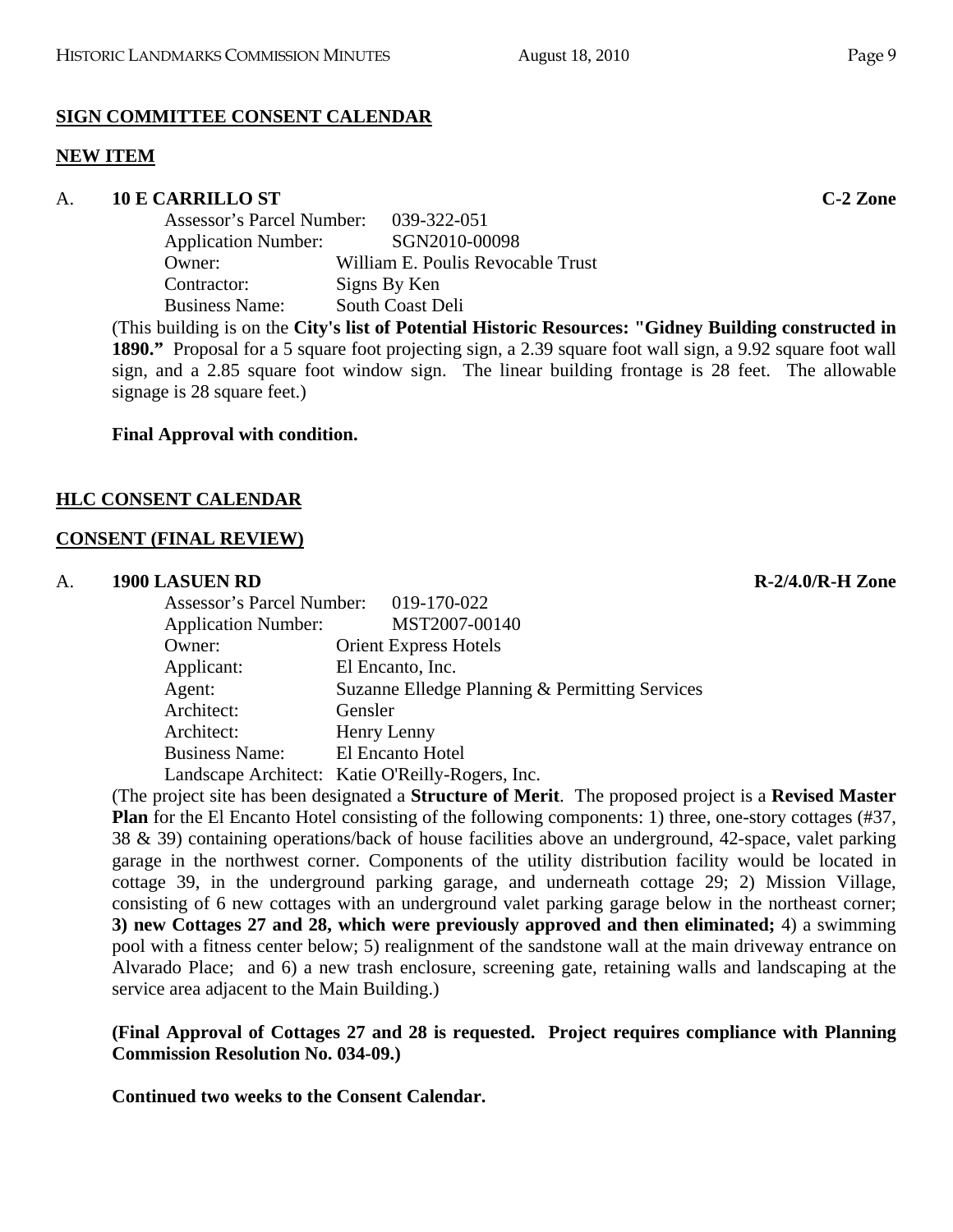### **CONSENT (FINAL REVIEW)**

#### B. **1900 LASUEN RD R-2/4.0/R-H Zone R-2/4.0/R-H Zone**

 Assessor's Parcel Number: 019-170-022 Application Number: MST2007-00140 Owner: Orient Express Hotels Applicant: El Encanto, Inc. Agent: Suzanne Elledge Planning & Permitting Services Architect: Gensler Architect: Henry Lenny Business Name: El Encanto Hotel Landscape Architect: Katie O'Reilly-Rogers, Inc.

(The project site has been designated a **Structure of Merit**. The proposed project is a **Revised Master Plan** for the El Encanto Hotel consisting of the following components: **1) three, one-story cottages (#37, 38 & 39) containing operations/back of house facilities above an underground, 42-space, valet parking garage in the northwest corner. Components of the utility distribution facility would be located in cottage 39, in the underground parking garage, and underneath cottage 29;** 2) Mission Village, consisting of 6 new cottages with an underground valet parking garage below in the northeast corner; 3) new Cottages 27 and 28, which were previously approved and then eliminated; 4) a swimming pool with a fitness center below; 5) realignment of the sandstone wall at the main driveway entrance on Alvarado Place; and 6) a new trash enclosure, screening gate, retaining walls and landscaping at the service area adjacent to the Main Building.)

**(Final Approval of details for the northwest corner/back-of-house portion of the project. Project requires compliance with Planning Commission Resolution Nos. 004-09 and 034-09.)** 

**Continued two weeks to the Consent Calendar.** 

### **CONSENT (NEW)**

| $C_{\cdot}$ | <b>33 E MICHELTORENA ST</b>           |                                      | <b>R-O Zone</b> |
|-------------|---------------------------------------|--------------------------------------|-----------------|
|             | Assessor's Parcel Number: 027-232-014 |                                      |                 |
|             | <b>Application Number:</b>            | MST2010-00229                        |                 |
|             | Owner:                                | Archdiocese of Los Angeles Education |                 |
|             | Applicant:                            | Joe Chenoweth                        |                 |
|             | <b>Business Name:</b>                 | Notre Dame School                    |                 |

(This is on the **City's List of Potential Historic Resources: "Notre Dame School, Washington School & Dolores School Site."** Proposal to attach a 24'-0" x 8'-0" mural on the rear wall of an existing building at Notre Dame school facing the playfield adjacent to Anacapa and E. Arrellaga Streets. This project was created and is being supervised by the Santa Barbara Museum of Art.)

### **Final Approval as submitted.**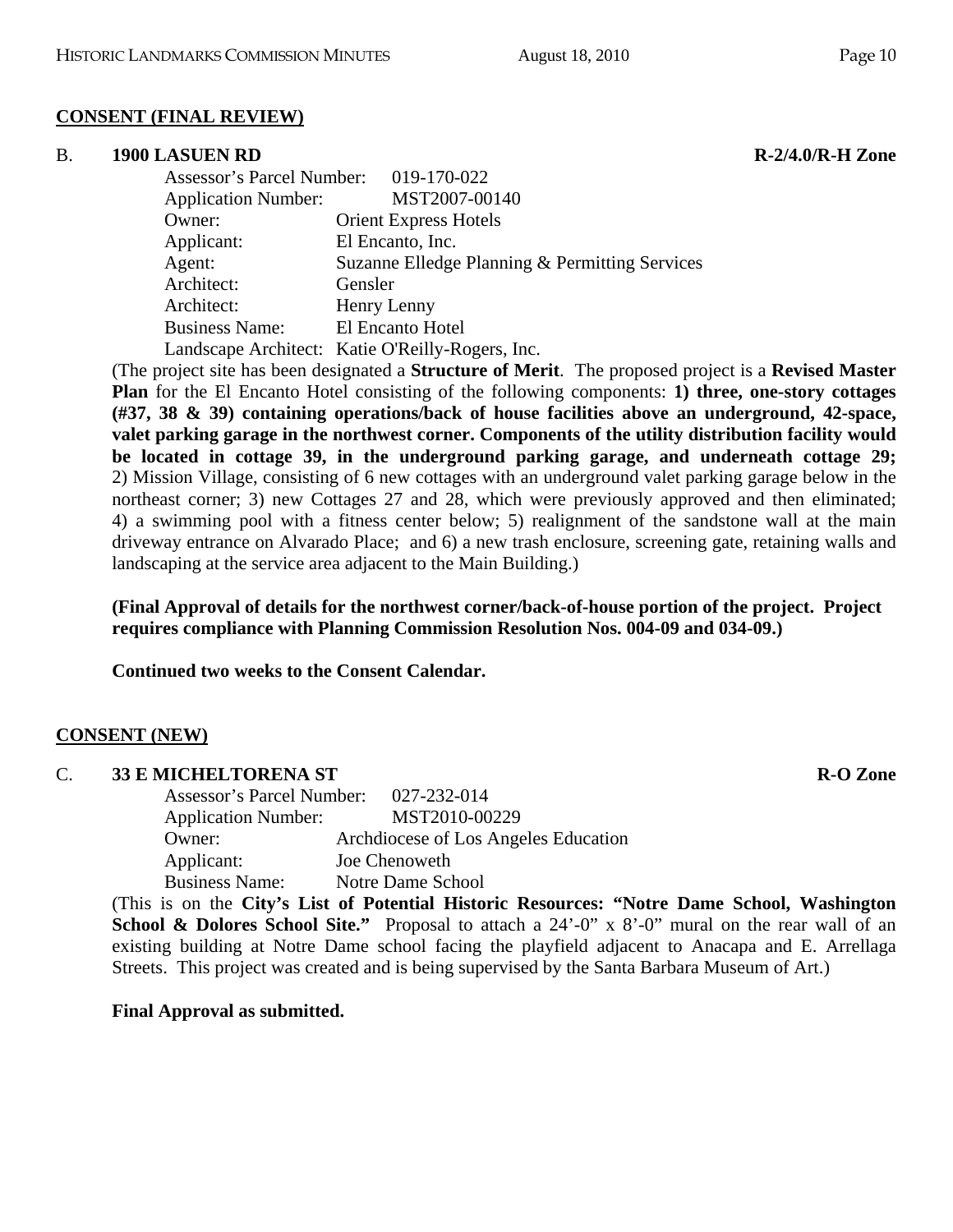### **CONSENT (NEW)**

### D. **623 ½ STATE ST C-M Zone**

 Assessor's Parcel Number: 037-131-005 Application Number: MST2010-00230 Owner: Chaffee Family Survivor`s Trust Architect: Lenvik & Minor Architects

(Proposal to remove an exterior rear wall and a portion of the building that requires a structural retrofit. A portion of the building will be reconstructed and the roof raised to meet required seismic upgrades and redirect roof water. An electrical meter will be relocated to the rear of the building.)

### **Final Approval as submitted.**

### **CONSENT (FINAL REVIEW)**

### E. **1111 E CABRILLO BLVD HRC-1/SD-3 Zone**

| Assessor's Parcel Number: 017-352-004 |                                            |
|---------------------------------------|--------------------------------------------|
| <b>Application Number:</b>            | MST2010-00200                              |
| Owner:                                | <b>Hyatt Development Corporation</b>       |
| Agent:                                | <b>Tynan Group</b>                         |
| Architect:                            | Shlemmer+ Algaze+Associates                |
| <b>Business Name:</b>                 | Mar Monte Hotel                            |
|                                       | Landscape Architect: Carducci & Associates |
| Designer:                             | Henriksen Design Associates, Inc.          |
| Architect:                            | Henry Lenny Design Studio                  |

(The "Santa Clara" building, one of three buildings on site, is on the **City's List of Potential Historic Resources: "Mar Monte Hotel."** Proposal for interior and exterior alterations including renovations to the swimming pool, lobby, spa, and guest rooms. The swimming pool coping and deck will be replaced with new, and landscaping improvements will be made in the pool area as well. Several existing stucco walls will be replaced with wrought iron railings and one existing guest room window will be replaced with sliding doors. Several guest rooms will be combined to create suites, so the number of hotel rooms will change from 174 to 170. The number of existing parking spaces of 158 will not change. Also included is to replace an existing railing and columns (in the spa lobby) with a new stucco wall. This 110,599 square foot parcel is located in the appealable jurisdiction of the Coastal Zone and will require a Coastal Exemption.)

### **(Final Approval of the project is requested.)**

### **Continued two weeks to the Consent Calendar.**